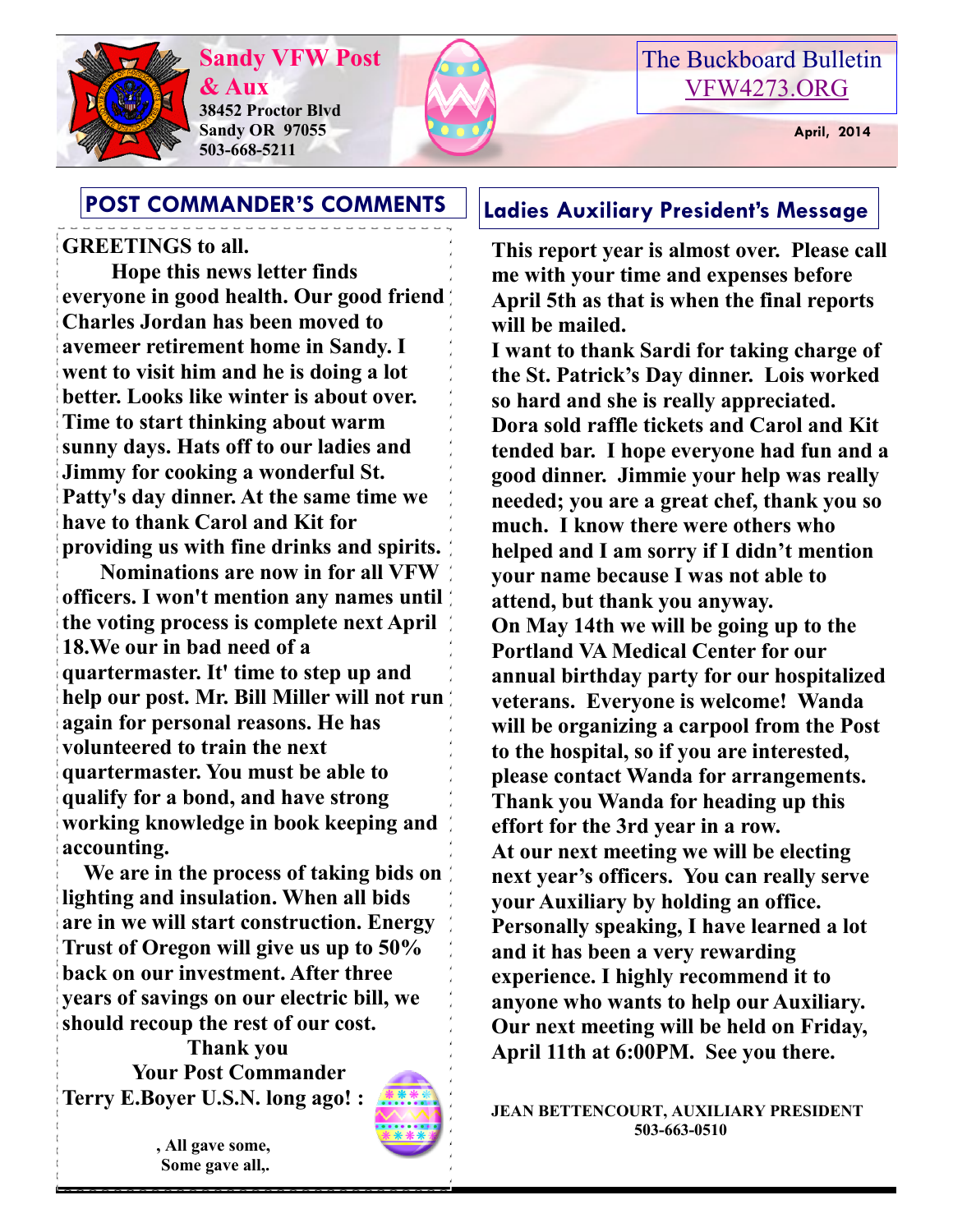## Quartermaster's Corner

## Our post needs your help!!

We have a great need for volunteers to do important work for the post. Please contact Commander Terry Boyer

We need your help-in

Clerical/Administrative

Fund raising Meal Preparation: cooks, servers, & clean up.

Media Communication

Book keeping

Building maintenance and repairs

Bartending

Helping veterans' and families Recruiting new members

### **AUXILIARY CHAPLAIN'S MESSAGE**

**"I expect to pass through this world but once; Any good thing therefore that I can do, or any kindness that I can show to any fellow creature, let me do it now. Let me not defer or neglect it, for I shall not pass this way again."**



**Stephen Grellet**

**Judy Gascon 503-668-3748**



|                                                                                 | Post Officers                                                                    |  | <b>Ladies Auxiliary Officers</b>                                               |                                                                                        |  |
|---------------------------------------------------------------------------------|----------------------------------------------------------------------------------|--|--------------------------------------------------------------------------------|----------------------------------------------------------------------------------------|--|
| Commander<br>Senior Vice Cmdr.<br>Junior Vice Cmdr<br>Chaplain<br>Quartermaster | Terry Boyer<br>James Mitchell<br>Tony Gibler<br>Melissa Samels<br>William Miller |  | President<br>Sr. Vice President<br>Jr. Vice President<br>Treasurer<br>Chaplain | Jean Bettencourt<br>Dora Fitzpatrick<br>Wanda Michaels<br>Midge Watkins<br>Judy Gascon |  |
| Judge Advocate<br>Adjutant<br>Surgeon<br>1 year Trustee                         | John Lamb<br>Jeramy "Huck" Hubbard<br>Merle Stewert                              |  | Secretary<br>Guard<br>Conductress                                              | Kay Gomes<br>Sardi Bowyer<br>Voriece Blair                                             |  |
| 2 year Trustee                                                                  | Bert Key                                                                         |  |                                                                                |                                                                                        |  |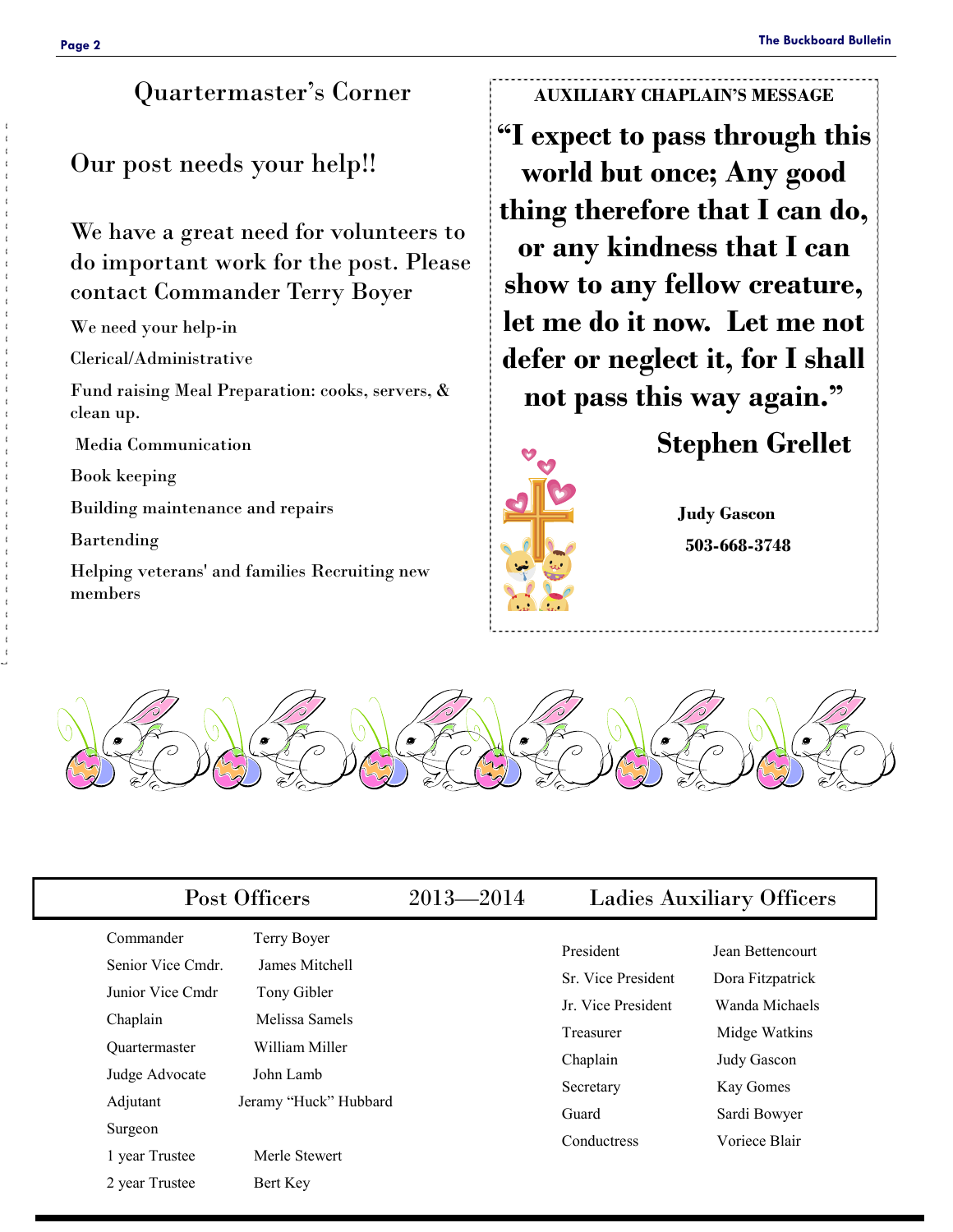## Canteen Corner

April is here….. Spring is showing everywhere. Flowers are popping up and blossoms are making everyone's nose run.

Things are hopping here at the post. Stop in and have a cold one or something to eat. We miss you…..

Wii bowling is really fun, in fact were having another tournament on the 11th. If you missed the last one, you should really come in for this one.

Karaoke is doing good. We have some really good singers, not to mention songs too.

Hope to see you all in this month.

Jimmie : Your Bar manager

# V.F.W. SPRING GOLF TOUNAMENT

May 31st. Sign up at the v.f.w. or give me a call and I will place your name on the sheet. Teams of four! Best ball …. and lunch here after the game. Hold this date…

For details see Dan Copher

Post Chaplin

"The Lord watches over you, the lord is your shade at your right hand; the sun will not harm you by day, nor the moon by night."

Psalm 121:7-8

If you know of a member that needs a prayer or visit,

please call Melissa at 502-668-4849

E-Mail: gareth2002@frontier.com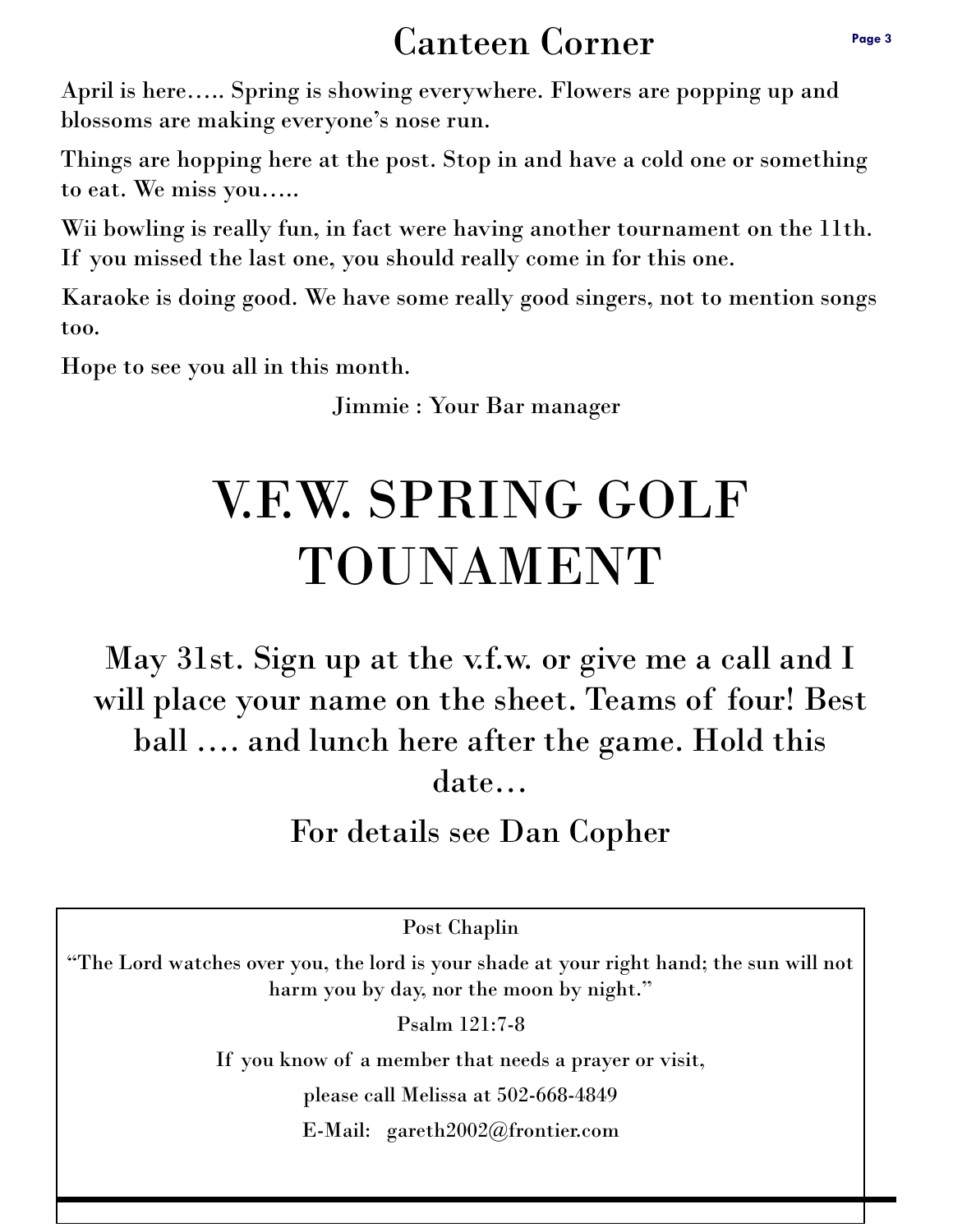**THE BUCKBOARD BULLETIN Sandy VFW Post 4273 P.O. Box 404 \* Sandy, OR 97055 (503) 668-5211**

## **Join Us for Post and Auxiliary meetings! House Committee Mtg - 04/18/2014 at 6:00pm AUX - 04/11/2014 6pm POST 04/18/2014 6 pm Like us on Facebook!!!!**

| Daily Canteen Menu    |        |                      |        |  |  |  |  |  |
|-----------------------|--------|----------------------|--------|--|--|--|--|--|
| <b>Fried Chicken</b>  | \$9.00 | Halibut Fish & Chips | \$6.50 |  |  |  |  |  |
| Strips & Fries        | \$6.50 | Hamburger & Fries    | \$5.50 |  |  |  |  |  |
| French Fries          | \$2.50 | Deep Fried Hotdog    | \$2.00 |  |  |  |  |  |
| Cheese burger & Fries | \$7.00 | With fries           | \$2.50 |  |  |  |  |  |
|                       |        |                      |        |  |  |  |  |  |

**"Success is our Mission"**

### **Calendar**

Saturday. Open 3pm

Monday CLOSED Tuesday. Open 3pm Domino night/Game Night Wednesday. Open 3pm Taco's and Poker Night—5pm Thursday Open 3pm WII Bowling starts at 6:00pm<br>Friday Open 3pm Dinner 5pm and karaoke Open 3pm Dinner 5pm and karaoke Sundays CLOSED**.** 

### From the Editor:



Please make sure I have your correct E-Mail address so you will receive the newsletter. Or if you do not use any online service, please let me know so I can somehow make sure you receive it.

Thanks, Jimmie





**JOHNSTON'S TAX SERVICE** 

28424 SE HWY 212 PO BOX 33<br>BORING, OREGON 97009 Phone: 503-663-3308 Fridrie: 303-883-3308<br>Fax: 503-663-2938<br>E-mail: DERA@TELEPORT.COM

**ALETA JOHNSTON** ENROLLED AGENT LICENCED TAX CONSULTANT